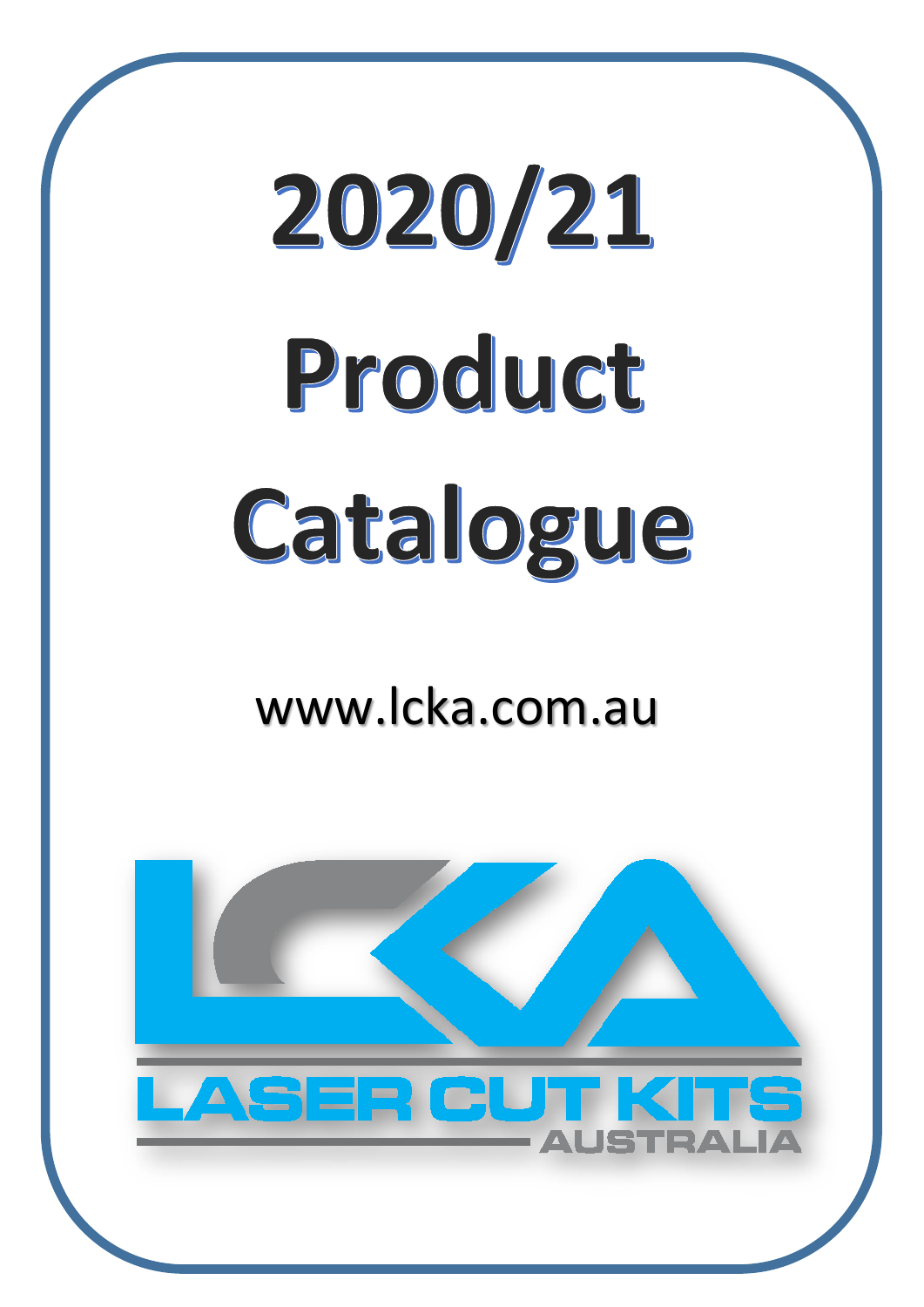| <b>Airframe/Product Name</b>         | Designer            | <b>Scale</b>             | Span   | <b>Plans</b> | Kit        |
|--------------------------------------|---------------------|--------------------------|--------|--------------|------------|
| <b>1930 Fleet</b>                    | R. WEISS            | 1/3                      | 112"   | \$89.00      | Ask for \$ |
| A-36 Beech Bonanza                   | <b>W. HOSTETLER</b> | 27%                      | 108.5" | \$89.00      | \$289.00   |
| Aermacchi MB-326 Xavante             | <b>C. DA BALSA</b>  | 1/5                      | 84"    |              | \$329.00   |
| Aeronca 1945/46 7AC Champ            | <b>D. KATZ</b>      | 1/5.15                   | 82"    | \$59.00      | Ask for \$ |
| Aeronca Champion                     | <b>W. HOSTETLER</b> | 26%                      | 109"   | \$99.00      | \$279.00   |
| Aeronca Chief                        | <b>S. SNORRASON</b> | 1/4                      | 273cm  | \$120.00     | \$329.00   |
| Aeronca L-3 Defender                 | <b>J. BATES</b>     | 1/3                      | 140"   | \$75.00      | Ask for \$ |
| Aichi D3A type 99 "Val"              | <b>J. BATES</b>     | 30%                      | 169.8" | \$110.00     | \$768.90   |
| <b>Aircraft Static Stand - Large</b> | <b>LCKA</b>         | ---                      | $---$  |              | \$89.00    |
| <b>Aircraft Static Stand - Small</b> | <b>LCKA</b>         | ---                      | ---    | ---          | \$69.00    |
| Albatros D5A                         | <b>J. PEPINO</b>    | 1/4                      | 88.7"  | \$74.00      | Ask for \$ |
| Albatros D5A                         | <b>J. PEPINO</b>    | 1/5                      | 71"    | \$69.00      | Ask for \$ |
| American DH.4                        | <b>Y. RUSTICUS</b>  | 1/4.8                    | 267cm  | \$55.00      |            |
| Antonov AN 2                         | <b>Y. RUSTICUS</b>  | 1/6                      | 303cm  | \$45.00      |            |
| Arado 96B - Plans                    | <b>D. ANDERSEN</b>  | 1/5                      | 86"    | \$75.00      | \$339.00   |
| Arado AR 234 B-1 Blitz Bomber        | <b>C. DA BALSA</b>  | 1/6                      | 92"    |              | \$299.00   |
| Arado AR 234 C-3                     | <b>C. DA BALSA</b>  | 1/6                      | 92"    |              | \$299.00   |
| Arado AR.76 - Kit & Plans            | <b>DYNAMIC</b>      | 1/4                      | 90"    |              | \$329.00   |
| <b>Arctic Tern</b>                   | <b>J. BATES</b>     | 1/4                      | 107"   | \$65.00      | \$328.90   |
| <b>Arctic Tern</b>                   | <b>J. BATES</b>     | 1/5.3                    | 80"    | \$50.00      | \$284.90   |
| Art Chester's "Jeep" 1937 Racer      | <b>D. KATZ</b>      | 1/4                      | 50"    | \$45.00      | Ask for \$ |
| Art Chester's Jeep                   | <b>W. HOSTETLER</b> | 42.5%                    | 84"    | \$99.00      | \$269.00   |
| ASW-15B Glider                       | <b>J. SMITS</b>     | 1/3                      | 480cm  | \$90.00      | Ask for \$ |
| Auster J/1 Autocrat                  | <b>J. BATES</b>     | 1/4                      | 108"   | \$75.00      | \$325.00   |
| Avro 504K                            | <b>Y. RUSTICUS</b>  | 1/4                      | 275cm  | \$65.00      |            |
| Avro Lancaster Mk I                  | <b>Y. RUSTICUS</b>  | 1/9                      | 345cm  | \$55.00      |            |
| Avro Model D 1911 Biplane            | <b>G. MARSDEN</b>   | 1/4                      | 94"    | \$99.00      | Ask for \$ |
| Avro Model D 1911 Biplane            | <b>G. MARSDEN</b>   | 1/6                      | 62"    | \$89.00      | Ask for \$ |
| Avro Tutor                           | <b>Y. RUSTICUS</b>  | 1/4                      | 259cm  | \$50.00      |            |
| <b>BA Swallow 2</b>                  | <b>Y. RUSTICUS</b>  | 1/3.3                    | 384cm  | \$50.00      |            |
| <b>BA Swallow 2</b>                  | <b>Y. RUSTICUS</b>  | 1/4                      | 315cm  | \$45.00      |            |
| Baby Ace "C" Original                | <b>J. PEPINO</b>    | 1/4                      | 90"    | \$44.00      | Ask for \$ |
| Beechcraft D-17 Staggerwing          | <b>N. ZIROLI</b>    | 1/4.4                    | 86"    | \$94.00      | \$389.00   |
| Beechcraft D-18/C-45                 | <b>N. ZIROLI</b>    | 1/5                      | 114"   | \$99.00      | \$389.00   |
| <b>Bell Aerocobra</b>                | <b>J. PEPINO</b>    | 1/5                      | 80.5"  | \$74.00      | Ask for \$ |
| <b>Bell Aerocobra</b>                | <b>J. PEPINO</b>    | 1/6                      | 68"    | \$69.00      | Ask for \$ |
| Bell P-39 Airacobra                  | <b>J. BATES</b>     | 1/4                      | 102"   | \$80.00      | \$372.90   |
| Bell X-1                             | <b>C. DA BALSA</b>  | 1/10                     | 33.4"  |              | \$69.00    |
| Bellanca Cruismaster 14-19-2         | <b>J. BATES</b>     | 1/4                      | 102"   | \$70.00      | \$350.90   |
| Bellanca YO-50, 1940 Liaison         | <b>D. KATZ</b>      | 1/8                      | 80.2"  | \$45.00      | Ask for \$ |
| Big Stick 100 - Kit & Plans          | <b>LCKA</b>         | $\hspace{0.05cm} \ldots$ | 100"   |              | \$179.00   |
| Big Stick 80 - Kit & Plans           | <b>LCKA</b>         |                          | 80"    |              | \$149.00   |
| Blackburn 1940 "ROC"                 | <b>D. KATZ</b>      | 1/7                      | 80.5"  | \$45.00      | Ask for \$ |
| <b>Blackburn Firebrand TF.MK 5</b>   | <b>J. BATES</b>     | 1/5                      | 123"   | \$90.00      | \$429.00   |
| Boeing 1947 Boeing L-15 Scout        | <b>D. KATZ</b>      | 1/6                      | 80"    | \$45.00      | Ask for \$ |
| Boeing B-17G Flying Fortress         | <b>D. SMITH</b>     | 1/12                     | 138"   |              | \$499.00   |

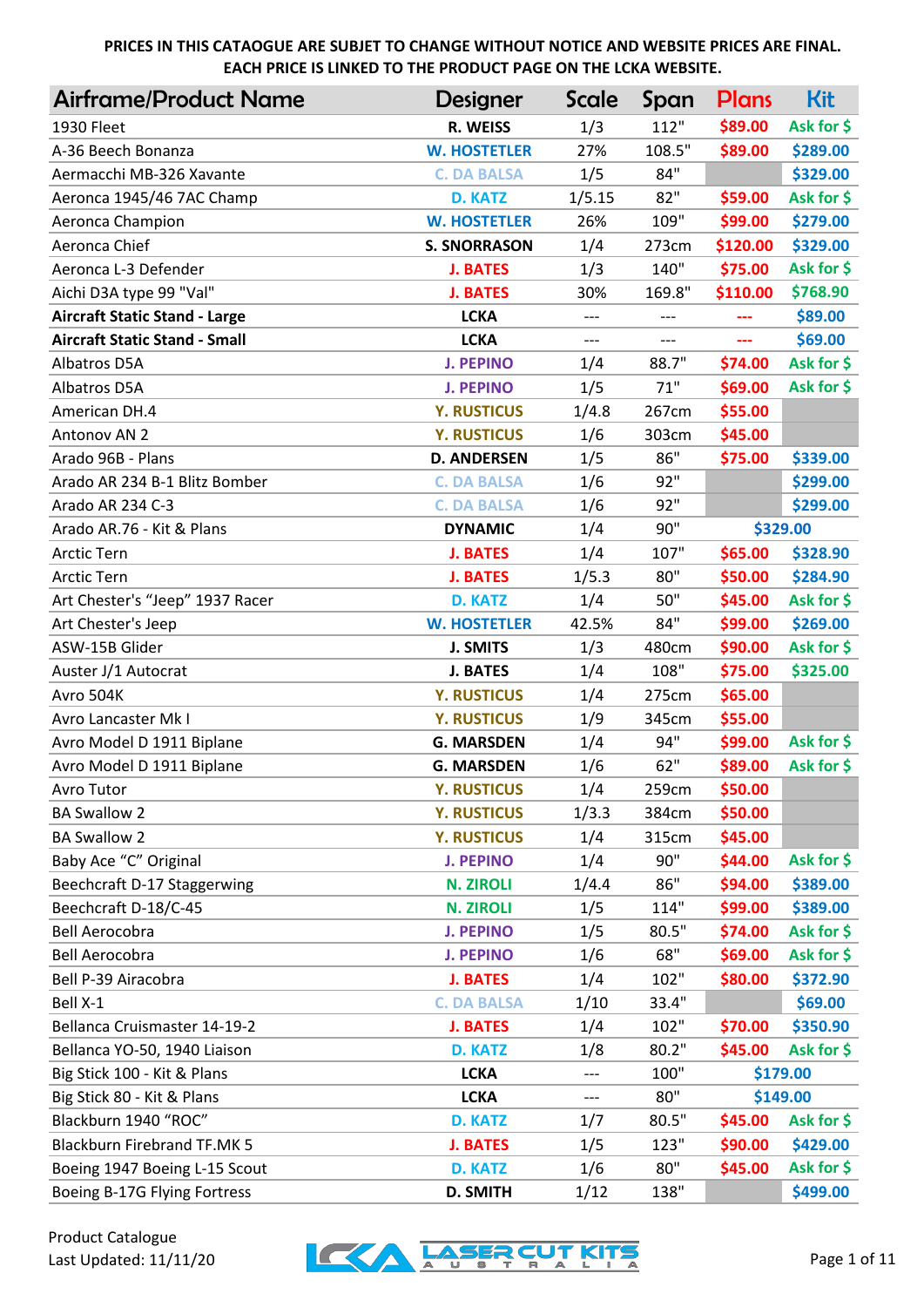| <b>Airframe/Product Name</b>      | <b>Designer</b>       | Scale               | Span    | <b>Plans</b> | <b>Kit</b> |
|-----------------------------------|-----------------------|---------------------|---------|--------------|------------|
| Boeing B-29 Superfortress         | <b>D. SMITH</b>       | 1/10                | 169"    |              | \$539.00   |
| Boeing B-29 Superfortress         | <b>DON SMITH</b>      | 1/12                | 141"    |              | \$469.00   |
| Boeing F4B-3&4, P-12E             | <b>J. BATES</b>       | 1/4                 | 90"     | \$65.00      | \$399.00   |
| Boeing F4B-3&4, P-12E             | <b>D. KATZ</b>        | 1/6                 | 60"     | \$49.00      | Ask for \$ |
| Boeing P-26 Peashooter            | <b>J. PEPINO</b>      | 1/4                 | 80"     | \$69.00      | Ask for \$ |
| Boeing PT-17 Stearman             | <b>NICK ZIROLI</b>    | 1/4.4               | 87"     | \$89.00      | \$349.00   |
| Boeing PT-17 Stearman             | <b>NICK ZIROLI</b>    | 1/5                 | 77"     | \$84.00      | \$299.00   |
| Boeing PT-17 Stearman             | <b>M. MECKLENBURG</b> | 1/4                 | 96.5"   | \$89.00      | Ask for \$ |
| Boeing Stearman model 76-D-1      | <b>D. KATZ</b>        | 1/6                 | 64.3"   | \$49.00      | Ask for \$ |
| Boomerang #524                    | <b>AIRBORNE</b>       | $\qquad \qquad - -$ | 183cm   |              | \$199.00   |
| Bowers Fly Baby Mono              | <b>J. PEPINO</b>      | 1/4                 | 84"     | \$59.00      | Ask for \$ |
| <b>Brewster F2A Buffalo</b>       | <b>J. BATES</b>       | 1/10                | 42"     | \$45.00      | \$163.90   |
| <b>Brewster F2A Buffalo</b>       | <b>J. BATES</b>       | 1/4                 | 105"    | \$85.00      | \$361.90   |
| <b>Brewster F2A Buffalo</b>       | <b>J. BATES</b>       | 1/5                 | 84"     | \$70.00      | \$306.90   |
| <b>Brewster F2A Buffalo</b>       | <b>J. BATES</b>       | 1/6.6               | 63"     | \$55.00      | \$218.90   |
| <b>Bristol Beaufighter Mk X</b>   | <b>OTHER</b>          | 1/7.5               | 93.5"   |              | \$309.00   |
| <b>Bristol Blenheim Mk IV</b>     | <b>Y. RUSTICUS</b>    | 1/5.5               | 312cm   | \$55.00      |            |
| <b>Bristol M.1C "Bullet"</b>      | <b>J. BATES</b>       | 1/4                 | 92"     | \$70.00      | \$361.90   |
| Brown B-2 Racer, Miss Los Angeles | <b>D. KATZ</b>        | 1/4                 | 57.75"  | \$45.00      | Ask for \$ |
| Bucker Bu 180 Student             | <b>J. BATES</b>       | 1/5.5               | 113.25" | \$50.00      | \$299.00   |
| <b>Bucker Jungmeister</b>         | <b>W. HOSTETLER</b>   | 26.5%               | 77"     | \$99.00      | \$299.00   |
| BUHL "Bull Pup" 1930              | <b>D. KATZ</b>        | 1/4                 | 82.5"   | \$54.00      | Ask for \$ |
| Bustler #617                      | <b>AIRBORNE</b>       | $---$               | 198cm   |              | \$109.00   |
| C.A.C. Boomerang                  | <b>C. HENRY</b>       | 1/4                 | 100"    | \$79.00      | \$449.00   |
| Cessna 150/152                    | <b>W. HOSTETLER</b>   | 30%                 | 120"    | \$99.00      | \$299.00   |
| Cessna 170                        | <b>W. HOSTETLER</b>   | 27%                 | 118"    | \$99.00      | \$299.00   |
| Cessna 172                        | <b>W. HOSTETLER</b>   | 28%                 | 120"    | \$99.00      | \$299.00   |
| Cessna 182                        | <b>W. HOSTETLER</b>   | 26%                 | 120"    | \$99.00      | \$299.00   |
| Cessna 185                        | <b>W. HOSTETLER</b>   | 26%                 | 120"    | \$108.90     | \$328.90   |
| Cessna 195                        | <b>W. HOSTETLER</b>   | 25%                 | 108"    | \$99.00      | \$299.00   |
| Cessna 206 Stationair             | <b>W. HOSTETLER</b>   | 26%                 | 120"    | \$99.00      | \$299.00   |
| Cessna 310R                       | <b>W. HOSTETLER</b>   | 26%                 | 115"    | \$99.00      | \$329.00   |
| Cessna 421C                       | <b>W. HOSTETLER</b>   | 24%                 | 118"    | \$99.00      | \$349.00   |
| Cessna 421C                       | <b>W. HOSTETLER</b>   | 27%                 | 133"    | \$99.00      | \$399.00   |
| Cessna C-37 Airmaster             | <b>J. BATES</b>       | 1/4                 | 102"    | \$70.00      | \$361.90   |
| Cessna L-19 Bird Dog              | <b>VAILLY</b>         | 1/3                 | 114"    | \$119.00     | \$349.00   |
| Cessna L-19 Bird Dog              | <b>VAILLY</b>         | 1/4                 | 108"    | \$79.00      | \$299.00   |
| Cessna L-19 Bird Dog              | <b>VAILLY</b>         | 1/5                 | 88.6"   | \$69.00      | \$269.00   |
| Cessna L-19 Bird Dog              | <b>W. HOSTETLER</b>   | 27%                 | 116"    | \$89.00      | \$289.00   |
| Cessna Skymaster                  | <b>W. HOSTETLER</b>   | 26%                 | 119"    | \$89.00      | \$309.00   |
| Chipmunk #335                     | <b>AIRBORNE</b>       | ---                 | 173cm   |              | \$149.00   |
| Coarse Air #702                   | <b>AIRBORNE</b>       | ---                 | 140cm   |              | \$149.00   |
| Consolidated B-24                 | <b>Y. RUSTICUS</b>    | 1/9                 | 372cm   | \$55.00      |            |
| <b>Consolidated PBY-5A</b>        | <b>Y. RUSTICUS</b>    | 1/7.5               | 422cm   | \$60.00      |            |
| <b>Culver Cadet</b>               | <b>J. BATES</b>       | 1/4                 | 81"     | \$65.00      | \$299.00   |
| Curtiss 1912 Headless Pusher      | <b>G. MARSDEN</b>     | 1/4                 | 98"     | \$99.00      | Ask for \$ |

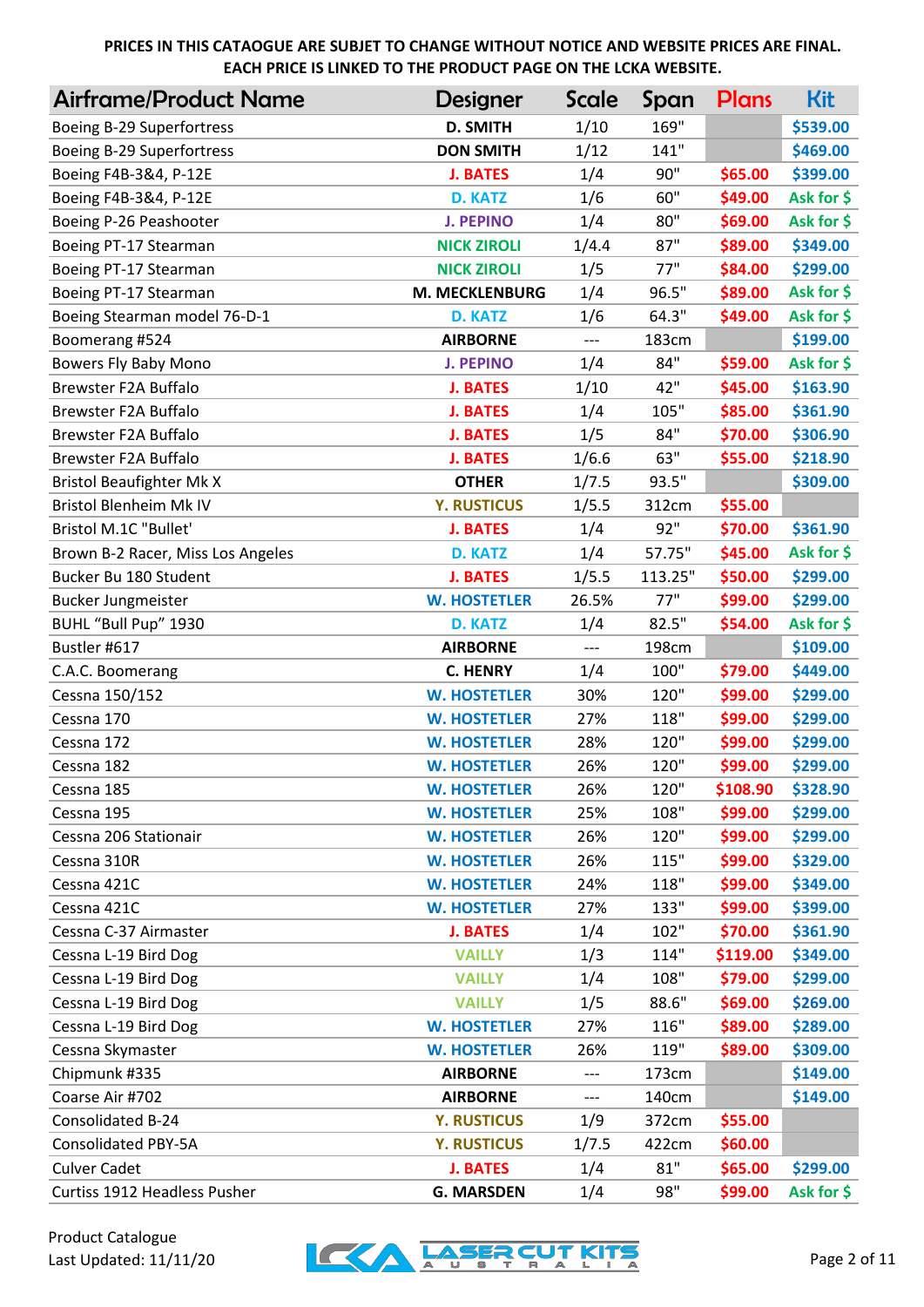| <b>Airframe/Product Name</b>     | <b>Designer</b>     | Scale  | Span    | <b>Plans</b> | Kit        |
|----------------------------------|---------------------|--------|---------|--------------|------------|
| Curtiss 1914 F Boat              | <b>G. MARSDEN</b>   | 1/5    | 108"    | \$99.00      | Ask for \$ |
| Curtiss 1922 R 6 Racer           | <b>D. KATZ</b>      | 1/5    | 47.5"   | \$40.00      | Ask for \$ |
| Curtiss 1934 "Gulfhawk" 1A       | <b>D. KATZ</b>      | 1/6    | 63"     | \$59.00      | Ask for \$ |
| Curtiss 1945 SC-2 Seahawk        | <b>D. KATZ</b>      | 1/6    | 82"     | \$64.00      | Ask for \$ |
| Curtiss C-46 Commando            | <b>J. BATES</b>     | 1/13.5 | 96"     | \$75.00      | \$372.90   |
| Curtiss C-46 Commando            | <b>J. BATES</b>     | 1/9    | 144"    | \$90.00      | \$471.90   |
| Curtiss F8C-4 Helldiver          | <b>D. KATZ</b>      | 1/6    | 63"     | \$45.00      | Ask for \$ |
| Curtiss P-36A Hawk               | <b>J. BATES</b>     | 1/3.5  | 128"    | \$90.00      | \$469.00   |
| Curtiss P-36/Hawk 75             | <b>J. BATES</b>     | 1/4    | 112"    | \$85.00      | \$361.90   |
| Curtiss P-36/Hawk 75             | <b>J. BATES</b>     | 1/5.5  | 82"     | \$70.00      | \$295.90   |
| Curtiss P-40                     | <b>Y. RUSTICUS</b>  | 1/4    | 254cm   | \$55.00      |            |
| <b>Curtiss P-40B Tomahawk</b>    | <b>J. BATES</b>     | 1/3.5  | 128"    | \$90.00      | \$449.00   |
| Curtiss P-40 Tomahawk            | <b>J. BATES</b>     | 1/5.5  | 82"     | \$70.00      | \$295.90   |
| Curtiss P-40D-E Warhawk          | <b>J. BATES</b>     | 1/3.5  | 128"    | \$90.00      | \$449.00   |
| Curtiss P-40 Warhawk             | <b>J. BATES</b>     | 1/4.6  | 97"     | \$80.00      | \$361.90   |
| Curtiss P-40 Warhawk             | <b>N. ZIROLI</b>    | 1/4.8  | 94"     | \$89.00      | \$329.00   |
| Curtiss P-40 Warhawk             | <b>J. BATES</b>     | 1/5.5  | 82"     | \$70.00      | \$295.90   |
| Curtiss P-40E                    | <b>B. TAYLOR</b>    | 1/6.8  | 65"     |              | \$189.00   |
| Curtiss P-6E Hawk                | <b>J. BATES</b>     | 1/4    | 94"     | \$80.00      | \$328.90   |
| Curtiss P6E Hawk                 | <b>W. HOSTETLER</b> | 22%    | 84"     | \$99.00      | \$299.00   |
| Curtiss Robin B-1                | <b>J. BATES</b>     | 1/4    | 123"    | \$80.00      | \$350.90   |
| <b>Curtiss SB2C Helldiver</b>    | <b>J. BATES</b>     | 1/6    | 100"    | \$90.00      | \$361.90   |
| <b>Curtiss SB2C Helldiver</b>    | <b>J. BATES</b>     | 1/7.5  | 80"     | \$70.00      | \$295.90   |
| Curtiss SB2C-4 Helldiver         | <b>J. BATES</b>     | 1/5    | 120"    | \$90.00      | \$383.90   |
| Czech Mate YAK-11                | <b>C. VEICH</b>     | $---$  | 66"     | \$70.00      | \$249.00   |
| DeHavilland Chipmunk             | <b>Y. RUSTICUS</b>  | 1/4    | 264cm   | \$50.00      |            |
| DeHavilland DHC-2 Beaver         | <b>Y. RUSTICUS</b>  | 1/4    | 326cm   | \$55.00      |            |
| DeHavilland DHC-4/C-7 Caribou    | <b>J. BATES</b>     | 1/9    | 127.8"  | \$99.00      | \$548.90   |
| <b>DeHavilland Mosquito</b>      | <b>Y. RUSTICUS</b>  | 1/5    | 309cm   | \$55.00      |            |
| DeHavilland Chipmunk T Mk.10     | <b>J. BATES</b>     | 1/4    | 103"    | \$65.00      | \$361.90   |
| DeHavilland DH-100 Vampire       | <b>K. STERNER</b>   | 1/4    | 120"    | \$104.00     | \$429.00   |
| DeHavilland DH-100 Vampire       | <b>K. STERNER</b>   | 1/5    | 96"     | \$89.00      | \$369.00   |
| DeHavilland DH-100 Vampire       | <b>K. STERNER</b>   | 1/6    | 80"     | \$74.00      | \$299.00   |
| DeHavilland DH-110 Sea Vixen     | <b>K. STERNER</b>   | 1/8    | 76.5"   | \$109.00     | \$399.00   |
| DeHavilland DH-89a Dragon Rapide | <b>J. BATES</b>     | 1/6    | 96"     | \$80.00      | \$394.90   |
| DeHavilland DH-94 Moth Minor     | <b>J. BATES</b>     | 1/4    | 109"    | \$60.00      | \$328.90   |
| DeHavilland DH-94 Moth Minor     | <b>J. BATES</b>     | 1/8    | 54"     | \$45.00      | \$163.90   |
| DeHavilland DHC-2 Beaver         | <b>W. HOSTETLER</b> | 22%    | 126"    | \$99.00      | \$309.00   |
| Dewoititne D.520                 | <b>J. BATES</b>     | 1/3.5  | 115"    | \$90.00      | \$383.90   |
| Dewoititne D.520                 | <b>J. BATES</b>     | 1/4.5  | 89"     | \$75.00      | \$328.90   |
| Dewoititne D.520                 | <b>J. BATES</b>     | 1/6    | 67"     | \$60.00      | \$218.90   |
| <b>DFS 228</b>                   | <b>C. DA BALSA</b>  | 1/6    | 115.25" |              | \$249.00   |
| DH 53 Hummingbird                | <b>J. PEPINO</b>    | 1/4    | 91"     | \$59.00      | Ask for \$ |
| DH 80A 1932 Puss Moth            | <b>D. KATZ</b>      | 1/6    | 82"     | \$54.00      | Ask for \$ |
| DH 98 Mosquito                   | <b>J. PEPINO</b>    | 1/10   | 74"     | \$49.00      | Ask for \$ |
| DHC-1 Chipmunk                   | <b>J. PEPINO</b>    | 1/4    | 103"    | \$84.00      | Ask for \$ |

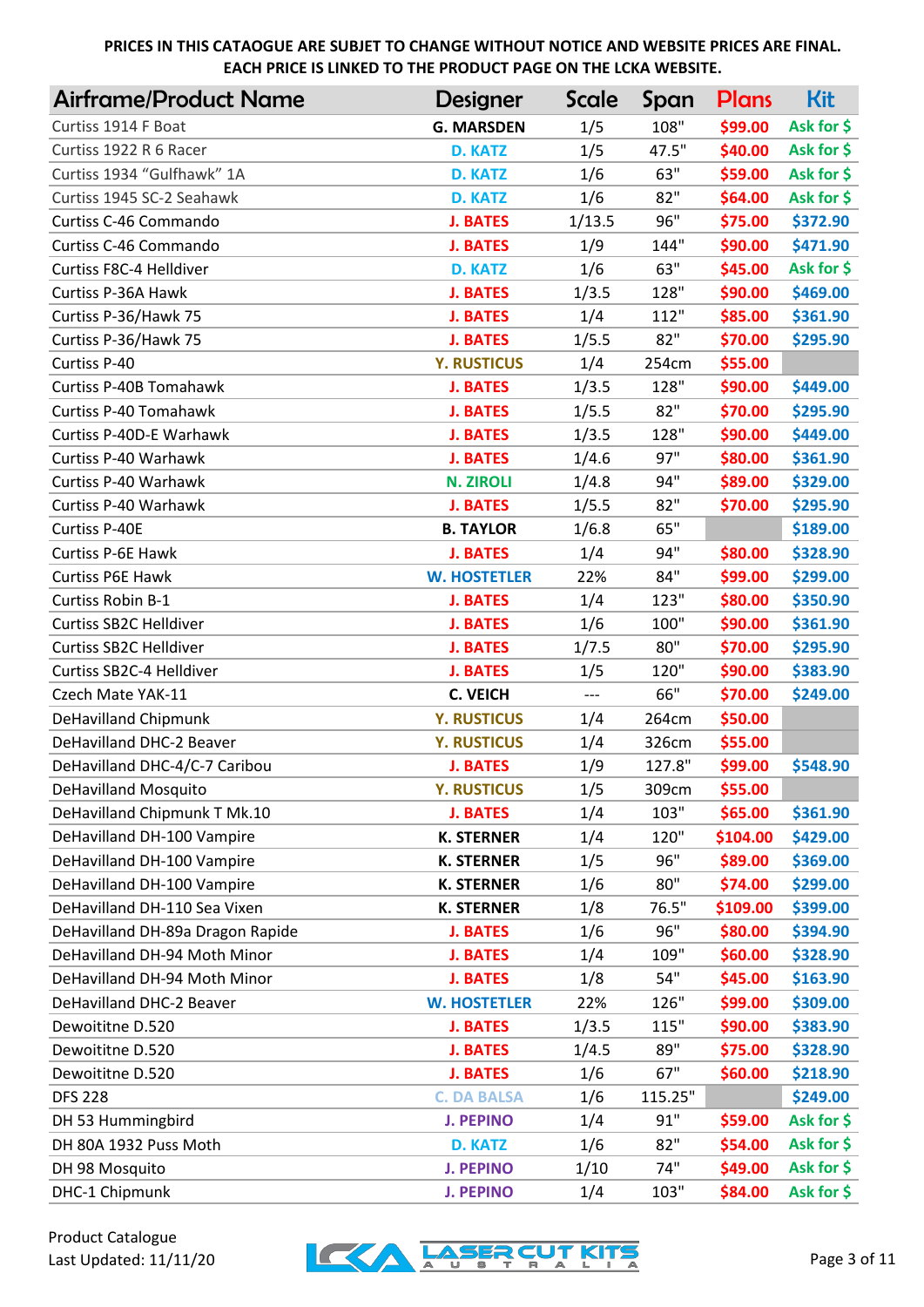| <b>Airframe/Product Name</b>           | <b>Designer</b>     | <b>Scale</b> | Span    | <b>Plans</b> | Kit                   |
|----------------------------------------|---------------------|--------------|---------|--------------|-----------------------|
| DHC-1 Chipmunk                         | <b>J. PEPINO</b>    | 1/5          | 82.5"   | \$79.00      | Ask for \$            |
| Diablo                                 | <b>W. HOSTETLER</b> | 35%          | 97"     | \$99.00      | \$279.00              |
| Diablo Sport Aerobatic                 | <b>J. PEPINO</b>    | 1/4          | 69.5"   | \$64.00      | Ask for \$            |
| Douglas AD-1 Skyraider                 | <b>N. ZIROLI</b>    | 1/6          | 100"    | \$89.00      | \$329.00              |
| Douglas Boston Mk III                  | <b>Y. RUSTICUS</b>  | 1/6          | 295cm   | \$45.00      |                       |
| Douglas C-47                           | <b>Y. RUSTICUS</b>  | 1/6          | 422cm   | \$55.00      |                       |
| Douglas Dauntless                      | <b>Y. RUSTICUS</b>  | 1/4.8        | 268cm   | \$40.00      |                       |
| Douglas DC-2                           | <b>Y. RUSTICUS</b>  | 1/10         | 258cm   | \$35.00      |                       |
| Douglas DC-3                           | <b>S. SNORRASON</b> | 1/8          | 360cm   | \$120.00     | \$479.00              |
| Douglas DC-3/C-47                      | <b>N. ZIROLI</b>    | 1/8          | 140"    | \$99.00      | \$399.00              |
| Douglas F-4 Phantom Twin Fan           | <b>J. PEPINO</b>    | 1/8          | 57.5"   | \$64.00      | Ask for \$            |
| Douglas F-4 Phantom, Byro Jet Fan/Prop | <b>J. PEPINO</b>    | 1/8          | 57.5"   | \$64.00      | Ask for \$            |
| Douglas SBD Dauntless                  | <b>J. BATES</b>     | 1/4          | 124.5"  | \$90.00      | \$438.90              |
| Douglas SBD Dauntless                  | <b>J. BATES</b>     | 1/5.5        | 85"     | \$70.00      | \$328.90              |
| Douglas SBD Dauntless                  | <b>J. BATES</b>     | 1/5          | 100"    | \$70.00      | \$372.90              |
| Douglas SBD Dauntless                  | <b>N. ZIROLI</b>    | 1/5          | 100"    | \$94.00      | \$329.00              |
| Douglas TBD Devastator - Kit & Plans   | <b>DYNAMIC</b>      | 18%          | 110"    |              | \$349.00              |
| Douglas TBD-1 Devestator               | <b>D. KATZ</b>      | 15/8"        | 81.25"  | \$64.00      | Ask for \$            |
| Douglas TBD-1 Devestator               | <b>D. KATZ</b>      | 1/12         | 58"     | \$45.00      | Ask for \$            |
| Douglas-Northrop 8A-3N                 | <b>Y. RUSTICUS</b>  | 1/5          | 290cm   | \$45.00      |                       |
| Druine D.31 Turbulent                  | <b>J. BATES</b>     | 1/4.8        | 58"     | \$45.00      | \$163.90              |
| Edge 540T                              | <b>W. HOSTETLER</b> | 34%          | 103"    | \$99.00      | \$289.00              |
| EDO Floats, J3 Cub/PA11                | <b>J. PEPINO</b>    | 1/4          | 45"     | \$29.00      | Ask for \$            |
| EDO Floats, J3 Cub/PA11                | <b>J. PEPINO</b>    | 1/5          | 37"     | \$29.00      | Ask for \$            |
| Embraer EMB-312 Tucano                 | <b>C. DA BALSA</b>  | 1/4          | 109.5"  |              | \$309.00              |
| Erco Ercoupe                           | <b>N. ZIROLI</b>    | 1/4.5        | 80"     | \$69.00      | \$279.00              |
| Evans Volksplane                       | <b>J. PEPINO</b>    | 1/4          | 54"     | \$64.00      | Ask for \$            |
| Extra 300XS                            | <b>W. HOSTETLER</b> | 27%          | 80"     | \$89.00      | \$249.00              |
| Extra 300XS                            | <b>W. HOSTETLER</b> | 33%          | 97"     | \$99.00      | \$299.00              |
| Extra 300XS                            | <b>W. HOSTETLER</b> | 40%          | 118"    | \$109.00     | \$349.00              |
| F.8L Super Falco                       | <b>J. BATES</b>     | 1/4          | 78"     | \$65.00      | \$295.90              |
| F-14 Tomcat #627                       | <b>AIRBORNE</b>     | $---$        | 130cm   |              | \$199.00              |
| Facet 1200                             | <b>K. STERNER</b>   | $---$        | 70"     | \$74.00      | \$299.00              |
| Facet 2300                             | <b>K. STERNER</b>   | $---$        | 90"     | \$84.00      | \$349.00              |
| Fairchild 24R &/or W                   | <b>W. HOSTETLER</b> | 27%          | 117"    | \$99.00      | \$289.00              |
| Fairchild PT-19                        | <b>W. HOSTETLER</b> | 26%          | 114"    | \$99.00      | \$299.00              |
| Fairchild PT-19 Cornell                | <b>Y. RUSTICUS</b>  | 1/4.4        | 256cm   | \$40.00      |                       |
| Fairchild PT-19/PT-26 Cornell          | <b>J. PEPINO</b>    | 1/5          | 87"     | \$64.00      | Ask for \$            |
| Fairchild PT-19/PT-26 Cornell          | <b>J. PEPINO</b>    | 1/6          | 72.5"   | \$59.00      | Ask for $\frac{1}{2}$ |
| <b>Fairy Fantome</b>                   | <b>B. BISHOP</b>    | 1/4.8        | 85.8"   | \$97.90      | \$383.90              |
| <b>Fairy Fantome</b>                   | <b>J. BATES</b>     | 1/4.8        | 85"     | \$70.00      | \$383.90              |
| Fairey Fulmar Mk.I/II                  | <b>J. BATES</b>     | 1/5          | 115.25" | \$75.00      | \$369.00              |
| Fairy Swordfish                        | <b>B. BISHOP</b>    | 1/10         | 41"     | \$75.90      | \$295.90              |
| Fairy Swordfish                        | <b>B. BISHOP</b>    | 1/6          | 91"     | \$119.90     | \$416.90              |
| Fairy Swordfish MkI                    | <b>Y. RUSTICUS</b>  | 1/5          | 278cm   | \$40.00      |                       |
| Fieseler Fi 156 Storch                 | <b>Y. RUSTICUS</b>  | 1/4          | 364cm   | \$40.00      |                       |

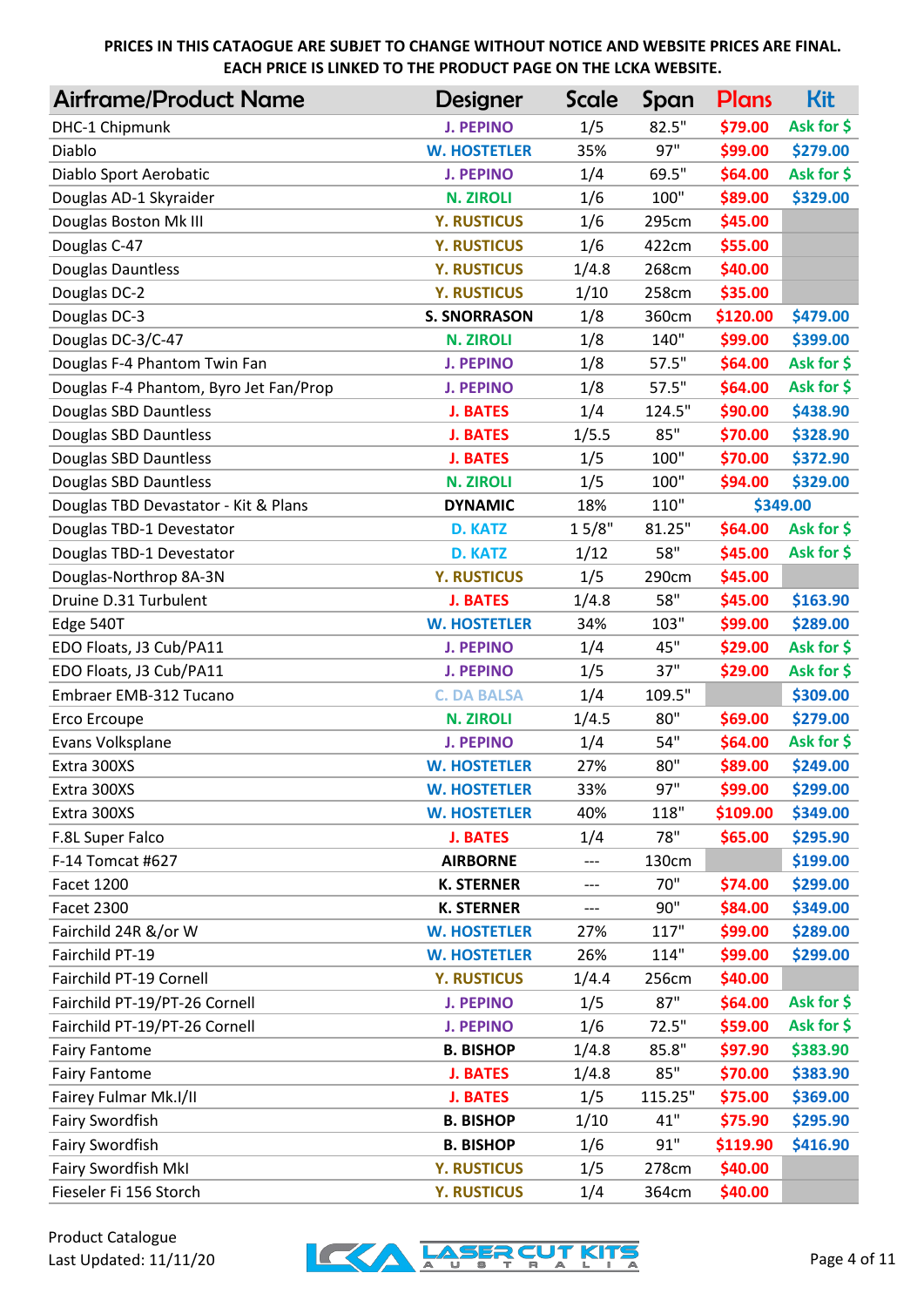| <b>Airframe/Product Name</b>        | <b>Designer</b>     | Scale  | Span   | <b>Plans</b> | Kit        |
|-------------------------------------|---------------------|--------|--------|--------------|------------|
| Fleet Model #2 "Fleet Finch"        | <b>D. KATZ</b>      | 1/6    | 56"    | \$59.00      | Ask for \$ |
| Focke Wulf Fw 58                    | <b>Y. RUSTICUS</b>  | 1/5    | 420cm  | \$45.00      |            |
| Focke Wulf FW-190                   | <b>VAILLY</b>       | 1/4.5  | 90.5"  | \$84.00      | \$329.00   |
| Focke Wulf FW190A8                  | <b>D. SMITH</b>     | 1/4.6  | 89"    |              | \$299.00   |
| Focke Wulf TA-152H                  | <b>D. ANDERSEN</b>  |        | 114"   | \$60.00      | \$339.00   |
| Focke-Wulf Fw190 A-4                | <b>B. TAYLOR</b>    | 1/6.8  | 60"    |              | \$169.00   |
| Fokker D.XXI "Mercury"              | <b>J. BATES</b>     | 1/5    | 86"    | \$65.00      | \$328.90   |
| Fokker D.XXI                        | <b>J. BATES</b>     | 1/4.5  | 96"    | \$65.00      | \$361.90   |
| Fokker D.XXI                        | <b>Y. RUSTICUS</b>  | 1/4.5  | 250cm  | \$45.00      |            |
| Fokker DR-1 Triplane                | R. WEISS            | 1/3    | 93"    | \$89.00      | \$329.00   |
| Fokker DR-1 Triplane                | <b>N. ZIROLI</b>    | 1/4.4  | 63"    | \$69.00      | \$329.00   |
| Fokker DVIII                        | R. WEISS            | 1/3    | 112"   | \$89.00      | Ask for \$ |
| Fokker F.VIIa                       | <b>Y. RUSTICUS</b>  | 1/5.5  | 394cm  | \$65.00      |            |
| Fokker F.XVIII                      | <b>Y. RUSTICUS</b>  | 1/5.5  | 394cm  | \$75.00      |            |
| Fokker F.XXVII                      | <b>Y. RUSTICUS</b>  | 1/10   | 290cm  | \$45.00      |            |
| Fokker F.XXXVI                      | <b>Y. RUSTICUS</b>  | 1/10   | 330cm  | \$50.00      |            |
| Fokker G.I                          | <b>Y. RUSTICUS</b>  | 1/5    | 343cm  | \$45.00      |            |
| Fokker S IV                         | <b>Y. RUSTICUS</b>  | 1/5    | 224cm  | \$50.00      |            |
| Fokker S.11                         | <b>Y. RUSTICUS</b>  | 1/4.8  | 228cm  | \$40.00      |            |
| Fournier RF-5                       | <b>Y. RUSTICUS</b>  | 1/3    | 375cm  | \$35.00      |            |
| <b>Full Tilt Boogie</b>             | <b>W. HOSTETLER</b> | 34%    | 61"    | \$99.00      | \$299.00   |
| Gee Bee R2                          | <b>OTHER</b>        | 1/6    | 69"    |              | \$249.00   |
| Gee Bee R2                          | <b>W. HOSTETLER</b> | 25%    | 80"    | \$89.00      | \$269.00   |
| Gee Bee R2                          | <b>W. HOSTETLER</b> | 33%    | 100"   | \$89.00      | \$299.00   |
| Gee Bee Z                           | <b>W. HOSTETLER</b> | 29%    | 81"    | \$89.00      | \$259.00   |
| Gee Bee Z                           | <b>W. HOSTETLER</b> | 33%    | 93"    | \$99.00      | \$299.00   |
| Gee Bee Z                           | <b>W. HOSTETLER</b> | 40%    | 112"   | \$109.00     | \$339.00   |
| General Atomics IMQ-9 Reaper        | <b>C. DA BALSA</b>  | 1/4    | 173.3" |              | \$399.00   |
| <b>General Atomics IMQ-9 Reaper</b> | <b>C. DA BALSA</b>  | 1/8    | 98"    |              | \$299.00   |
| General Skyfarer                    | <b>D. KATZ</b>      | 25/8"  | 82.5"  | \$54.00      | Ask for \$ |
| Giant Astro Hog                     | <b>J. BATES</b>     | $---$  | 90"    | \$55.00      | \$317.90   |
| Giles 202                           | <b>W. HOSTETLER</b> | 55%    | 144"   | \$109.00     | \$369.00   |
| Giles 202                           | <b>W. HOSTETLER</b> | 35%    | 92"    | \$89.00      | \$279.00   |
| Giles 202                           | <b>W. HOSTETLER</b> | 42%    | 110"   | \$99.00      | \$309.00   |
| <b>Gloster Gladiator</b>            | <b>Y. RUSTICUS</b>  | 1/4.8  | 204cm  | \$45.00      |            |
| <b>Gloster Gladiator</b>            | <b>J. PEPINO</b>    | 1/4    | 79"    | \$79.00      | Ask for \$ |
| <b>Gloster Gladiator</b>            | <b>J. PEPINO</b>    | 1/5    | 63"    | \$69.00      | Ask for \$ |
| Gloster Gladiator                   | <b>B. TAYLOR</b>    | 1/6.9  | 56"    |              | \$169.00   |
| <b>Gloster Meteor</b>               | <b>J. PEPINO</b>    | 1/10.7 | 56"    | \$79.00      | Ask for \$ |
| Grumman 1952 AF-2s Guardian         | <b>D. KATZ</b>      | $---$  | 80"    | \$54.00      | Ask for \$ |
| Grumman AF-2S Guardian              | <b>J. BATES</b>     | 1/6.5  | 112"   | \$80.00      | \$438.90   |
| Grumman F3F-2                       | <b>J. BATES</b>     | 1/4    | 96.5"  | \$80.00      | \$429.00   |
| Grumman F4F Wildcat                 | <b>J. BATES</b>     | 1/5    | 91"    | \$70.00      | \$328.90   |
| Grumman F6F Hellcat                 | <b>N. ZIROLI</b>    | 1/5.3  | 93"    | \$89.00      | \$329.00   |
| Grumman F6F Hellcat                 | <b>J. BATES</b>     | 1/5.4  | 96"    | \$70.00      | \$339.90   |
| Grumman F6F Hellcat                 | <b>J. BATES</b>     | 1/6    | 80"    | \$65.00      | \$306.90   |

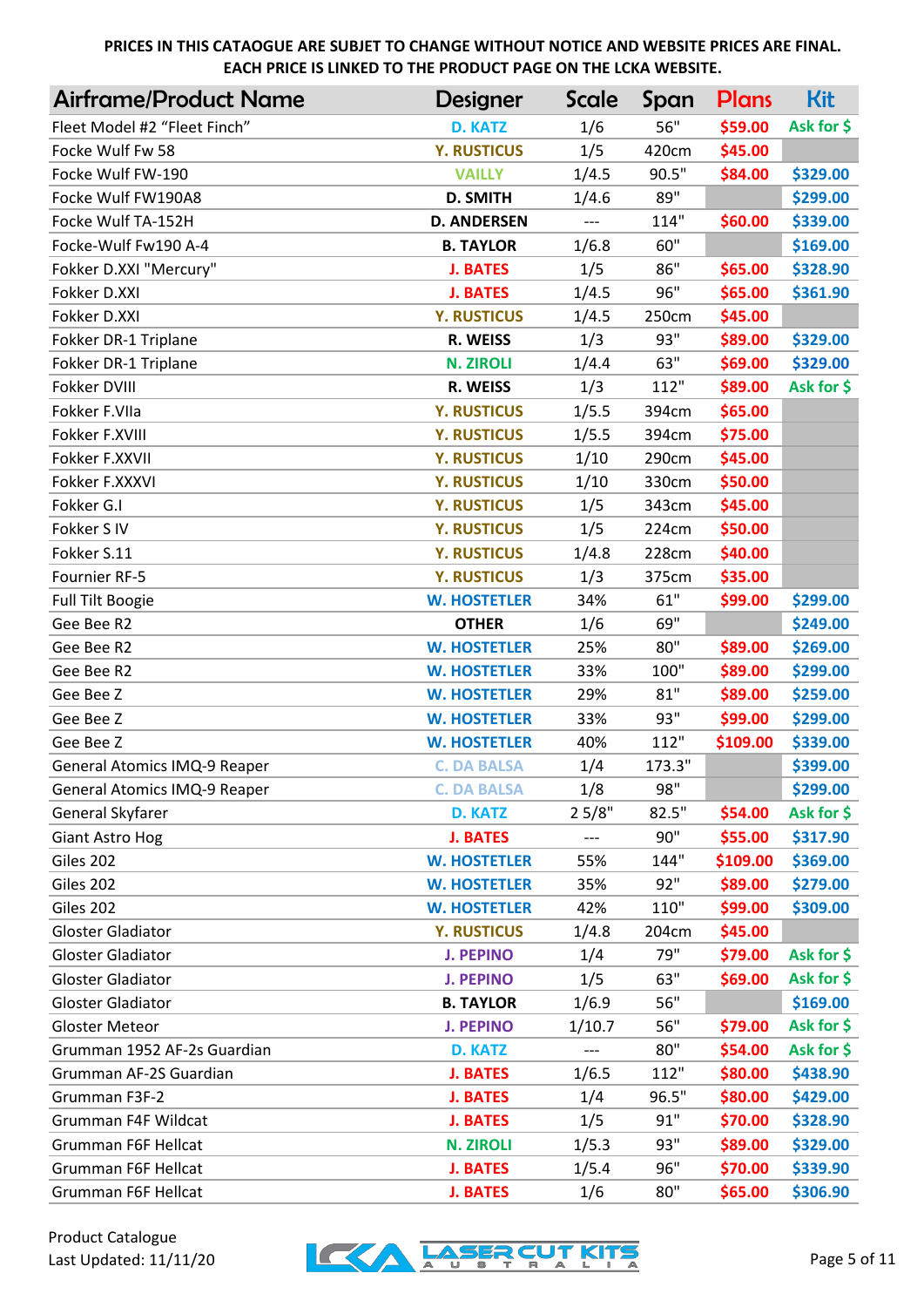| <b>Airframe/Product Name</b>    | <b>Designer</b>     | <b>Scale</b> | Span   | <b>Plans</b> | Kit        |
|---------------------------------|---------------------|--------------|--------|--------------|------------|
| Grumman F6F-5 Hellcat           | <b>C. VEICH</b>     | 1/8          | 64.25" | \$60.00      | \$249.00   |
| Grumman F6F-5 Hellcat           | <b>J. BATES</b>     | 1/3.5        | 148"   | \$121.00     | \$849.00   |
| Grumman F8F Bearcat             | <b>N. ZIROLI</b>    | 1/4.8        | 86"    | \$89.00      | \$289.00   |
| <b>Grumman F8F Bearcat</b>      | <b>J. BATES</b>     | 1/5.5        | 80"    | \$60.00      | \$295.90   |
| Grumman F8F Bearcat             | <b>J. BATES</b>     | 1/5          | 86"    | \$70.00      | \$328.90   |
| Grumman F9F Panther             | <b>N. ZIROLI</b>    | 1/6.3        | 72"    | \$89.00      | \$329.00   |
| Grumman F9F-8 Cougar            | <b>OTHER</b>        | 1/6          | 69"    |              | \$289.00   |
| Grumman HU-16 Albatross         | <b>F. KOUKA</b>     | 1/12         | 96"    | \$64.00      | Ask for \$ |
| Grumman Lynx                    | <b>D. ANDERSEN</b>  | $---$        | 98"    | \$50.00      | \$349.00   |
| Grumman S2G Tracker             | <b>C. DA BALSA</b>  | 1/10         | 87"    |              | \$259.00   |
| Hamburg 1937 Ha.137VS           | <b>D. KATZ</b>      | $---$        | 56.25" | \$49.00      | Ask for \$ |
| Handley Page Halifax            | <b>Y. RUSTICUS</b>  | 1/9          | 356cm  | \$55.00      |            |
| Hawker Hurricane #450           | <b>AIRBORNE</b>     | $---$        | 127cm  |              | \$179.00   |
| Hawker Hurricane                | <b>VAILLY</b>       | 1/5          | 92"    | \$84.00      | \$289.00   |
| Hawker Hurricane MK 11b/11c     | <b>J. PEPINO</b>    | 1/5          | 90"    | \$64.00      | Ask for \$ |
| Hawker Hurricane Mk. I          | <b>Y. RUSTICUS</b>  | 1/4.5        | 271cm  | \$45.00      |            |
| Hawker Hurricane Mk. I          | <b>Y. RUSTICUS</b>  | 1/4          | 305cm  | \$50.00      |            |
| Hawker Hurricane MK.II          | <b>D. ANDERSEN</b>  | 1/4          | 122"   | \$89.00      | \$449.00   |
| Hawker Sea Fury                 | <b>OTHER</b>        | $---$        | 77"    |              | \$239.00   |
| Hawker Sea Fury                 | <b>VAILLY</b>       | 1/5          | 90"    | \$84.00      | \$329.00   |
| Hawker Sea Fury                 | <b>J. BATES</b>     | 1/4.5        | 101"   | \$70.00      | \$405.90   |
| Hawker Sea Fury                 | <b>J. BATES</b>     | 1/4          | 115"   | \$80.00      | \$471.90   |
| Hawker Sea Fury                 | <b>J. BATES</b>     | 1/5.6        | 81"    | \$60.00      | \$295.90   |
| Hawker Tempest                  | <b>VAILLY</b>       | 1/5          | 96"    | \$84.00      | \$339.00   |
| Hawker Tempest II               | <b>J. BATES</b>     | 1/5.6        | 87"    | \$60.00      | \$328.90   |
| Hawker Tempest Mk.II            | <b>J. BATES</b>     | 1/4.5        | 104"   | \$75.00      | \$383.90   |
| Hawker Tempest V                | <b>J. BATES</b>     | 1/5.6        | 87"    | \$60.00      | \$328.90   |
| Hawker Tempest V                | <b>J. BATES</b>     | 1/4          | 123"   | \$99.00      | \$548.90   |
| Hawker Typhoon                  | <b>VAILLY</b>       | 1/5          | 96"    | \$84.00      | \$319.00   |
| Hawker Typhoon 1B               | <b>B. TAYLOR</b>    | 1/6.8        | 72.75" |              | \$199.00   |
| Hawker Typhoon Mk. 1b           | <b>Y. RUSTICUS</b>  | 1/5          | 256cm  | \$45.00      |            |
| Hawker Typhoon Mk.1B            | <b>J. BATES</b>     | 1/5.5        | 88"    | \$60.00      | \$328.90   |
| <b>Heath Baby Bullet Racer</b>  | <b>J. PEPINO</b>    | 1/3          | 74"    | \$69.00      | Ask for \$ |
| Hegy Chuperosa Giant            | <b>J. SWIFT</b>     | 1/3          | 51"    | \$64.00      | Ask for \$ |
| Heinkel He 100D-1 - Kit & Plans | <b>OTHER</b>        | 1/5          | 74"    |              | \$299.00   |
| Heinkel He-100 D1               | <b>J. BATES</b>     | 1/3.6        | 103"   | \$75.00      | \$372.90   |
| Heinkel He-100 D1               | <b>J. BATES</b>     | 1/4.6        | 80"    | \$60.00      | \$306.90   |
| Henshel 123 A-1                 | <b>D. GRAHAM</b>    | 1/5          | 86"    | \$59.00      | Ask for \$ |
| Howard DGA-6                    | <b>W. HOSTETLER</b> | 26%          | 98"    | \$99.00      | \$279.00   |
| <b>Howard Pete</b>              | <b>D. ANDERSEN</b>  | 1/3          | 80.3"  | \$50.00      | \$329.00   |
| Hughs H-1B Racer                | <b>D. KATZ</b>      | 25/8"        | 80"    | \$64.00      | Ask for \$ |
| <b>Interstate Cadet</b>         | <b>J. BATES</b>     | 1/5          | 107"   | \$55.00      | \$218.90   |
| Interstate L-6                  | <b>J. BATES</b>     | 1/5          | 107"   | \$65.00      | \$218.90   |
| Interstate S-1-A Cadet 1941     | <b>D. KATZ</b>      | 1/6          | 71"    | \$40.00      | Ask for \$ |
| J3 Cub Super Clipped Wing Cub   | <b>W. HOSTETLER</b> | 30%          | 127"   | \$99.00      | \$289.00   |
| JetMach 60 - Full Wood Kit      | R. LESERVE          | ---          | 80"    |              | \$499.00   |

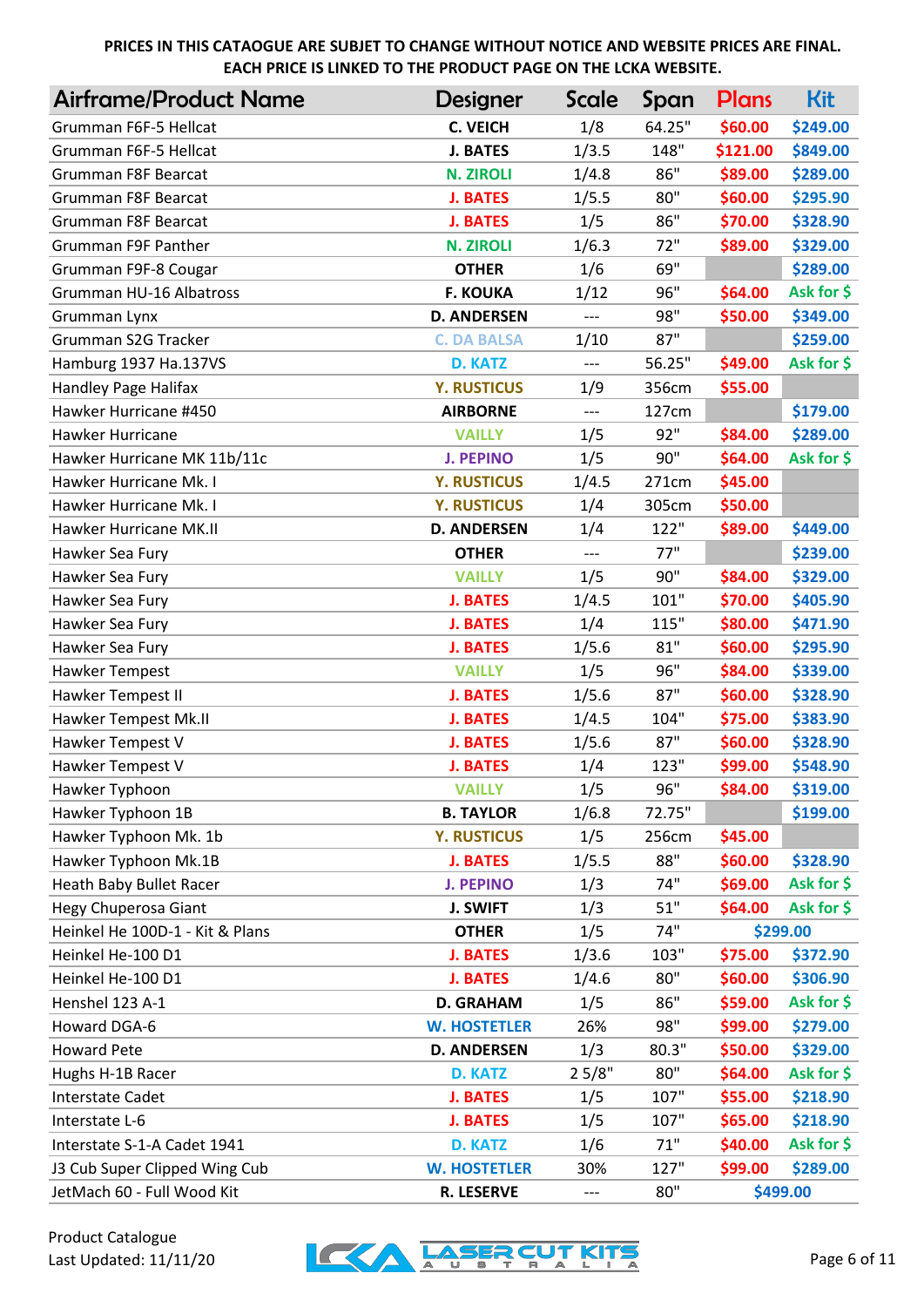| <b>Airframe/Product Name</b>        | Designer              | <b>Scale</b> | Span     | Plans    | Kit                   |
|-------------------------------------|-----------------------|--------------|----------|----------|-----------------------|
| JetMach Super Sport - Full Wood Kit | <b>R. LESERVE</b>     |              | 80"      | \$549.00 |                       |
| Junkers Ju 87 Stuka                 | <b>Y. RUSTICUS</b>    | 1/5.5        | 248cm    | \$45.00  |                       |
| Junkers JU-87B Stuka                | <b>N. ZIROLI</b>      | 1/5.3        | 100"     | \$89.00  | \$319.00              |
| Junkers JU-87D/G Stuka              | <b>N. ZIROLI</b>      | 1/5.3        | 100-110" | \$94.00  | \$329.00              |
| Kawanishi N1K2-J George             | <b>J. BATES</b>       | 1/5          | 94"      | \$70.00  | \$361.90              |
| Kawasaki Ki-45 "Nick"               | <b>D. ANDERSEN</b>    | 1/5          | 120"     | \$70.00  | \$349.00              |
| <b>Kitfox Classic IV</b>            | <b>J. BATES</b>       | 1/4          | 87"      | \$45.00  | \$196.90              |
| L-17 Navion                         | <b>W. HOSTETLER</b>   | 27%          | 108"     | \$99.00  | \$289.00              |
| Laird Super Solution Racer          | <b>J. PEPINO</b>      | 1/4          | 63"      | \$79.00  | Ask for \$            |
| Lancair ES                          | <b>W. HOSTETLER</b>   | 27.6%        | 118"     | \$99.00  | \$309.00              |
| Lancair IV                          | <b>W. HOSTETLER</b>   | 27.6%        | 100"     | \$99.00  | \$329.00              |
| Laser Stick 100                     | <b>C. DA BALSA</b>    | ---          | 100"     |          | \$189.00              |
| Laser Stick 80                      | <b>C. DA BALSA</b>    | ---          | 80"      |          | \$159.00              |
| Lavochkin La-7                      | <b>D. ANDERSEN</b>    | 1/4          | 96"      | \$65.00  | \$339.00              |
| <b>Liberty Sport</b>                | <b>W. HOSTETLER</b>   | 24%          | 77"      | \$99.00  | \$289.00              |
| Lincoln Sport Biplane               | <b>R.E. PATTERSON</b> | 1/3          | 89"      | \$69.00  | Ask for \$            |
| Lincoln Sport Biplane               | <b>R.E. PATTERSON</b> | 1/4          | 60"      | \$59.00  | Ask for \$            |
| <b>Lockheed Constellation</b>       | <b>D. SMITH</b>       | 1/11         | 134"     |          | \$489.00              |
| Lockheed Model 18 Lodestar          | <b>J. BATES</b>       | 1/8          | 98"      | \$70.00  | \$339.90              |
| Lockheed P-38 Lightning             | <b>N. ZIROLI</b>      | 1/5.3        | 114"     | \$99.00  | \$369.00              |
| Lockheed P-38J                      | <b>Y. RUSTICUS</b>    | 1/5.5        | 343cm    | \$55.00  |                       |
| <b>Lockheed Sirius</b>              | <b>W. HOSTETLER</b>   | 20%          | 102"     | \$99.00  | \$289.00              |
| Lockheed Vega "Winnie Mae"          | <b>J. PEPINO</b>      | 1/5          | 100"     | \$79.00  | Ask for \$            |
| Luscombe Silvair 8                  | <b>W. HOSTETLER</b>   | 29%          | 121"     | \$99.00  | \$309.00              |
| Macchi 202 Folgore                  | <b>J. BATES</b>       | 1/5          | 83"      | \$65.00  | \$306.90              |
| Macchi C.200                        | <b>Y. RUSTICUS</b>    | 1/4          | 264cm    | \$45.00  |                       |
| Macci Jet Trainer #556              | <b>AIRBORNE</b>       | $---$        | 140cm    |          | \$199.00              |
| <b>Martin B-26 Marauder</b>         | <b>J. BATES</b>       | 1/6          | 142"     | \$80.00  | \$548.90              |
| Martin B-26 Marauder                | <b>J. BATES</b>       | 1/8          | 106"     | \$70.00  | \$372.90              |
| Martin 167F Maryland                | <b>J. BATES</b>       | 1/6          | 122.5"   | \$88.00  | \$493.90              |
| Martin T4M-1                        | <b>D. KATZ</b>        |              | 53"      | \$49.00  | Ask for \$            |
| ME-109 Warbird                      | <b>J. PEPINO</b>      | 1/5          | 100"     | \$49.00  | Ask for \$            |
| Mel Whitley's Sport 300 II          | <b>J. BATES</b>       | ---          | 80"      | \$50.00  | \$163.90              |
| Messerschmitt Bf109E                | <b>B. TAYLOR</b>      | 1/5.7        | 68"      |          | \$189.00              |
| Me-410 Hornise - Kit & Plans        | <b>DYNAMIC</b>        | 1/6          | 110"     |          | \$369.00              |
| Miles Hawk Major M2W                | <b>J. SWIFT</b>       | 1/5          | 80.5"    | \$49.00  | Ask for $\frac{1}{2}$ |
| <b>Miles Magister</b>               | <b>Y. RUSTICUS</b>    | 1/3          | 345cm    | \$40.00  |                       |
| Miles Magister M14                  | <b>J. PEPINO</b>      | 1/4          | 96"      | \$89.00  | Ask for $\frac{1}{2}$ |
| Miles Magister M14                  | <b>J. PEPINO</b>      | 1/5          | 77"      | \$72.00  | Ask for \$            |
| Miss Los Angeles - Kit & Plans      | <b>OTHER</b>          | $3.75 - 1"$  | 73"      |          | \$199.00              |
| Mitsubishi A5M4 "Claude"            | <b>J. BATES</b>       | 1/4          | 100.25"  | \$80.00  | \$399.00              |
| Mitsubishi A6M Zero                 | <b>Y. RUSTICUS</b>    | 1/4.5        | 245cm    | \$40.00  |                       |
| Mitsubishi A6M5 Zero                | <b>N. ZIROLI</b>      | 1/4.8        | 91"      | \$89.00  | \$289.00              |
| Mitsubishi KI-15 BabS               | <b>D. ANDERSEN</b>    | 1/4          | 120"     | \$65.00  | \$349.00              |
| Monocoupe 110 Special               | <b>J. SWIFT</b>       | 1/4          | 68"      | \$59.00  | Ask for \$            |
| Moraine Saulnier D.3801/3803        | <b>J. BATES</b>       | 1/4          | 106.5"   | \$80.00  | \$389.00              |

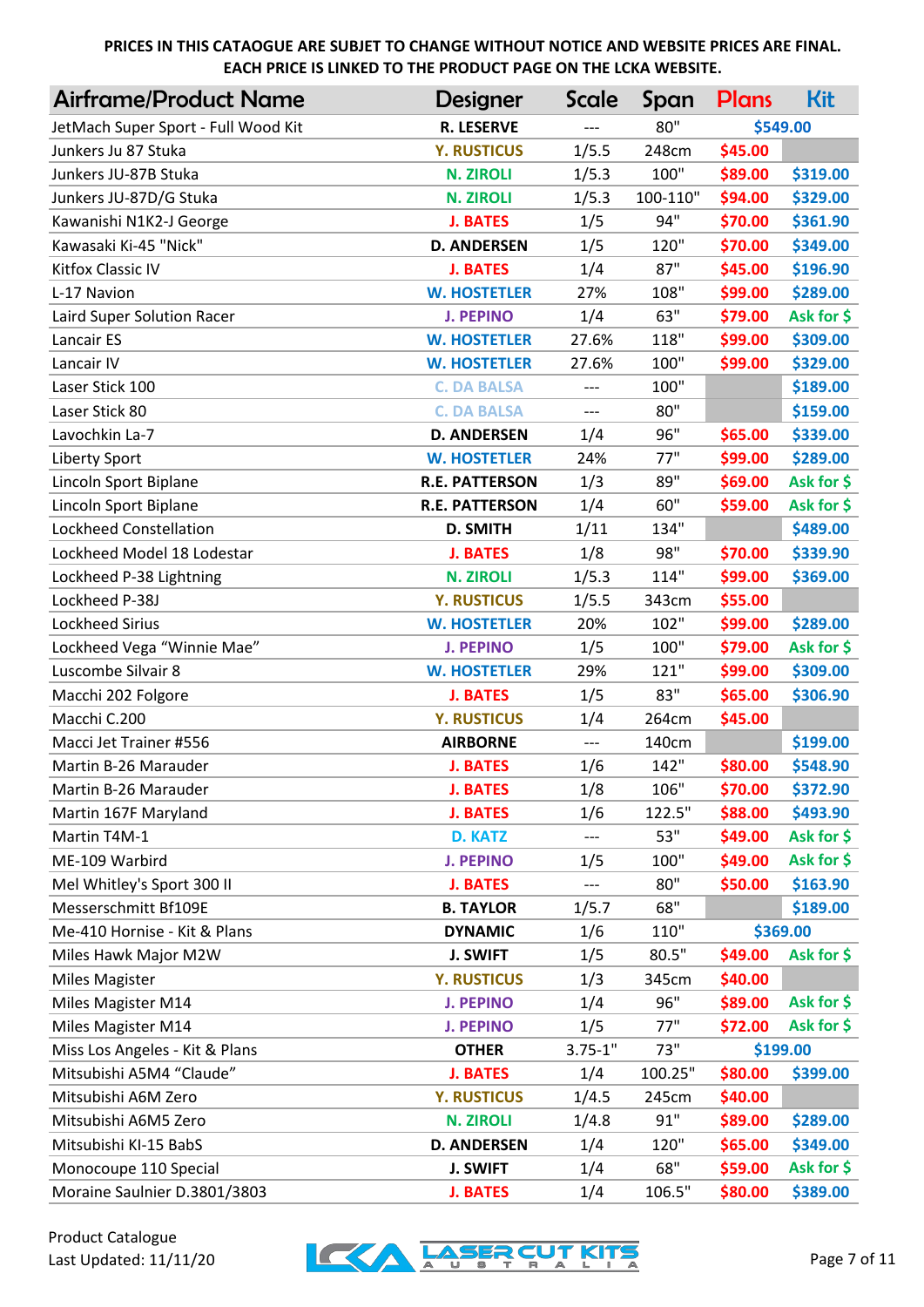| <b>Airframe/Product Name</b>     | Designer            | Scale       | Span    | <b>Plans</b> | Kit        |
|----------------------------------|---------------------|-------------|---------|--------------|------------|
| Moraine Saulnier D.3801/3803     | <b>J. BATES</b>     | 1/4.8       | 86"     | \$70.00      | \$328.90   |
| Nakajima Ki-43II Oscar           | <b>J. BATES</b>     | 1/5         | 85.35"  | \$60.00      | \$329.00   |
| <b>Nemesis</b>                   | <b>W. HOSTETLER</b> | 42%         | 105"    | \$99.00      | \$289.00   |
| Nieuport 11                      | <b>G. MARSDEN</b>   | 1/4         | 73"     | \$84.00      | \$159.00   |
| Noorduyn Norseman C-46A          | <b>J. BATES</b>     | 1/4         | 154"    | \$99.00      | \$499.00   |
| North American AT-6              | <b>Y. RUSTICUS</b>  | 1/4.8       | 272cm   | \$45.00      |            |
| North American AT-6 Texan        | <b>N. ZIROLI</b>    | 1/5         | 101"    | \$89.00      | \$319.00   |
| North American B-25 Mitchell     | <b>Y. RUSTICUS</b>  | 1/6         | 339cm   | \$45.00      |            |
| North American B-25 Mitchell     | <b>N. ZIROLI</b>    | 1/7         | 118"    | \$99.00      | \$389.00   |
| North American B-25 Mitchell     | <b>N. ZIROLI</b>    | 1/8         | 101"    | \$89.00      | \$329.00   |
| North American NA-35             | <b>D. KATZ</b>      | $---$       | ---     | \$49.00      | Ask for \$ |
| North American P-51 H            | <b>J. PEPINO</b>    | 1/6         | 69"     | \$49.00      | Ask for \$ |
| North American P-51D Mustang     | <b>N. ZIROLI</b>    | 1/4.6       | 98"     | \$89.00      | \$319.00   |
| North American P-51A Mustang     | <b>J. BATES</b>     | 1/5         | 89"     | \$65.00      | \$328.90   |
| North American P-51B {1/4.6}     | <b>N. ZIROLI</b>    | 1/4.6       | 98"     | \$94.00      | \$329.00   |
| North American P-51B/C Mustang   | <b>J. BATES</b>     | 1/4         | 112.25" | \$80.00      | \$420.00   |
| North American P-51B/C Mustang   | <b>J. BATES</b>     | 1/5         | 89"     | \$65.00      | \$328.90   |
| North American P-51D Mustang     | <b>Y. RUSTICUS</b>  | 1/4.5       | 251cm   | \$55.00      |            |
| North American P-51D Mustang     | <b>C. VEICH</b>     | 1/4         | 284.4cm | \$80.00      | \$499.00   |
| North American T-6 Texan/Harvard | <b>B. TAYLOR</b>    | 1/5.3       | 94"     |              | \$299.00   |
| Northrop BT-1                    | <b>D. ANDERSEN</b>  | 1/4         | 120"    | \$69.00      | \$399.00   |
| Northrop P-61 Black Widow        | <b>N. ZIROLI</b>    | 1/7         | 114"    | \$99.00      | \$399.00   |
| P.W.S. 101 - Kit & Plans         | <b>OTHER</b>        | 1/5         | 380cm   |              | \$299.00   |
| Pasped W-Q Skylark               | <b>D. GRAHAM</b>    | 1/5         | 104"    | \$64.00      | Ask for \$ |
| PBY-5A Catalina                  | <b>R. SWEITZER</b>  | $1.04 - 1"$ | 108"    |              | \$329.00   |
| PBY-5A Catalina                  | <b>S. SNORRASON</b> | 1/8         | 396.5cm | \$130.00     | \$499.00   |
| PC-9 #555                        | <b>AIRBORNE</b>     | ---         | 146cm   |              | \$159.00   |
| Percival P.56                    | <b>Y. RUSTICUS</b>  | 1/4.8       | 224cm   | \$45.00      |            |
| Percival Provost T.1             | <b>J. BATES</b>     | 1/5         | 84"     | \$65.00      | \$317.90   |
| Pilatus B4 Glider                | <b>J. SMITS</b>     | 1/3         | 500cm   | \$80.00      | Ask for \$ |
| Pilatus PC-9                     | <b>C. HENRY</b>     | 1/3.8       | 104.5"  | \$90.00      | \$379.00   |
| Pilatus Turbo Porter #550        | <b>AIRBORNE</b>     | 1/8         | 200cm   |              | \$119.00   |
| Piper Aerostar #622              | <b>AIRBORNE</b>     | 1/8         | 168cm   |              | \$139.00   |
| Piper J-3 Cub                    | <b>Y. RUSTICUS</b>  | 1/3.8       | 285cm   | \$40.00      |            |
| Piper J-4E Cub Coupe             | <b>D. KATZ</b>      | 1/5         | 81"     | \$54.00      | Ask for \$ |
| Piper J3 Cub/PA-11 Cub Special   | <b>J. PEPINO</b>    | 1/4         | 106"    | \$74.00      | Ask for \$ |
| Piper J3 Cub/PA-11 Cub Special   | <b>J. PEPINO</b>    | 1/5         | 85"     | \$69.00      | Ask for \$ |
| Piper L-4 Army Grasshopper       | <b>J. PEPINO</b>    | 1/4         | 106"    | \$74.00      | Ask for \$ |
| Piper PA-15 Vagabond             | <b>W. HOSTETLER</b> | 32.5%       | 114"    | \$99.00      | \$299.00   |
| Piper PA-25 Pawnee               | <b>W. HOSTETLER</b> | 27.5%       | 119"    | \$99.00      | \$299.00   |
| Piper PA-25-100 Pawnee           | <b>D. GRAHAM</b>    | 1/4         | 108"    | \$64.00      | Ask for \$ |
| Piper PA-28 Cherokee             | <b>W. HOSTETLER</b> | 30%         | 108"    | \$99.00      | \$329.00   |
| Piper Tri-Pacer                  | <b>W. HOSTETLER</b> | 33%         | 115"    | \$99.00      | \$299.00   |
| Pitts S-1-11B                    | <b>W. HOSTETLER</b> | 35%         | 75"     | \$89.00      | \$299.00   |
| Pitts S-1-11B                    | <b>W. HOSTETLER</b> | 45%         | 97"     | \$109.00     | \$349.00   |
| PWS-102 Rekin                    | <b>Y. RUSTICUS</b>  | 1/4         | 475cm   | \$40.00      |            |

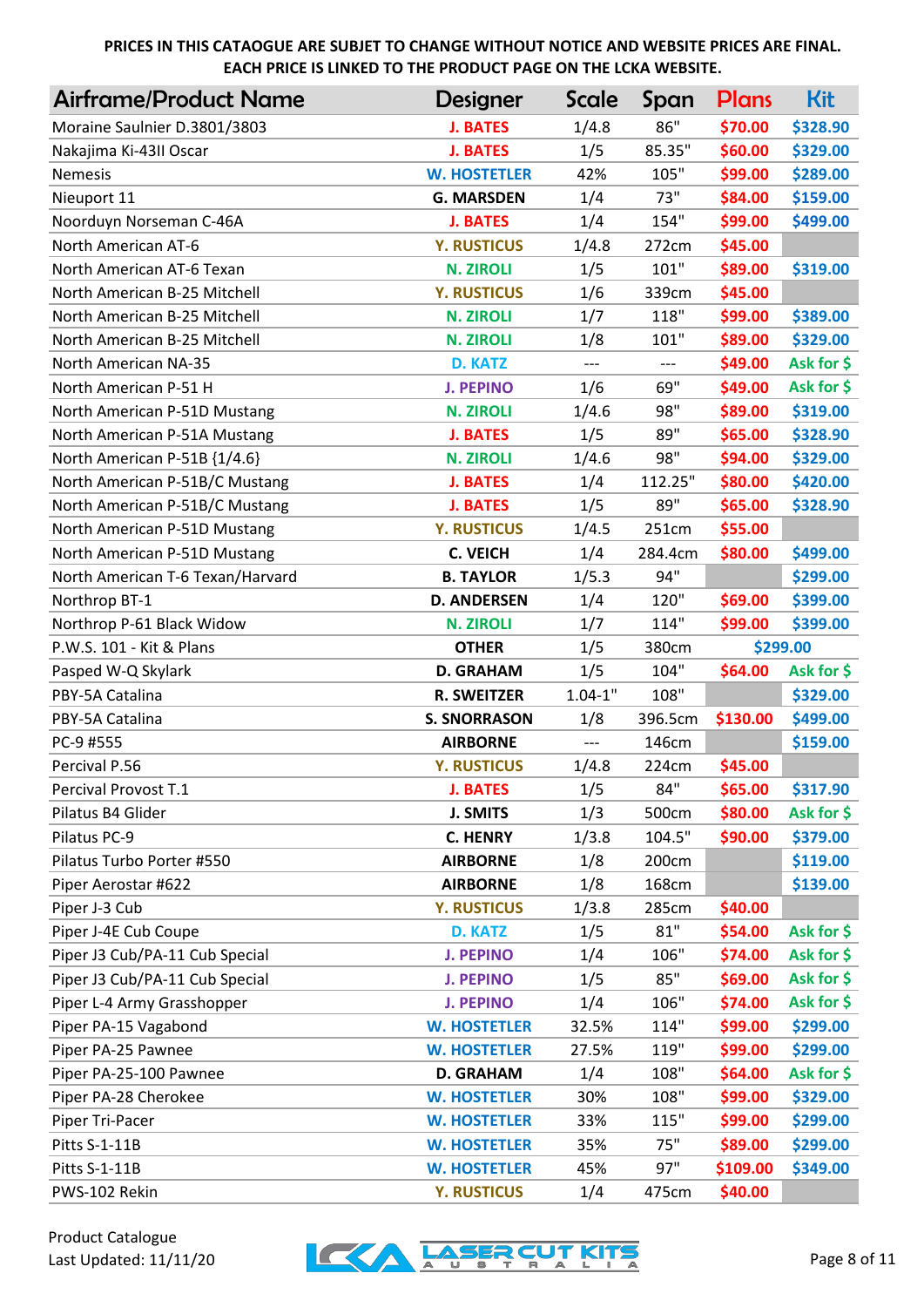| <b>Airframe/Product Name</b>       | <b>Designer</b>      | Scale  | Span    | <b>Plans</b> | <b>Kit</b> |
|------------------------------------|----------------------|--------|---------|--------------|------------|
| <b>RC Nobler</b>                   | <b>J. BATES</b>      | N/A    | 86"     | \$50.00      | \$199.00   |
| Rearwin 6000M Speedster            | <b>J. BATES</b>      | 1/3    | 128"    | \$99.00      | \$399.00   |
| Republic P-47 Thunderbolt          | <b>N. ZIROLI</b>     | 1/5    | 92"     | \$89.00      | \$329.00   |
| Republic P-47 Thunderbolt          | <b>N. ZIROLI</b>     | 1/6    | 70"     | \$84.00      | \$269.00   |
| Republic P-47D Thunderbolt         | <b>Y. RUSTICUS</b>   | 1/5    | 248cm   | \$45.00      |            |
| Republic P-47 Thunderbolt          | <b>VAILLY</b>        | 1/5    | 92"     | \$84.00      | \$329.00   |
| Rose Parrakeet                     | <b>G. JORDAN</b>     | 1/3    | 85"     | \$54.00      | Ask for \$ |
| Royal Aircraft Factory S.E.5       | <b>VAILLY</b>        | 1/3    | 108"    | \$119.00     | \$269.00   |
| Russian YAK-3 Fighter              | <b>J. BATES</b>      | 1/4    | 90"     | \$65.00      | \$339.90   |
| Russian YAK-3 Fighter              | <b>J. BATES</b>      | 1/5.3  | 68"     | \$55.00      | \$251.90   |
| <b>RV-14</b>                       | <b>W. HOSTETLER</b>  | 35%    | 113.4"  | \$99.00      | \$329.00   |
| $RV-4$                             | <b>W. HOSTETLER</b>  | 35%    | 96"     | \$99.00      | \$319.00   |
| Ryan 1930-39 SC-W145               | <b>D. KATZ</b>       | 1/5.3  | 84"     | \$54.00      | Ask for \$ |
| Ryan 1942 PT-22                    | <b>D. KATZ</b>       | 1/4.5  | 80"     | \$54.00      | Ask for \$ |
| Ryan PT-22                         | <b>J. BATES</b>      | 1/4    | 90"     | \$70.00      | \$317.90   |
| SAAB B.17 Dive Bomber              | <b>J. BATES</b>      | 1/5    | 109.75" | \$75.00      | \$383.90   |
| Scheibe-Loravia Topaze             | <b>C. WILLIAMS</b>   | 1/3.5  | 169"    |              | \$249.00   |
| Schleicher ASK-18                  | <b>J. SMITS</b>      | 1/3    | 533cm   | \$90.00      | Ask for \$ |
| Schneider ES52B Kookaburra         | <b>J. SMITS</b>      | 1/4    | 373cm   | \$80.00      | \$289.00   |
| Shorts Skyvan SD 330               | <b>C. DA BALSA</b>   | 1/17.6 | 51"     |              | \$99.00    |
| Shorts Skyvan SD 360               | <b>C. DA BALSA</b>   | 1/16.8 | 53.5"   |              | \$99.00    |
| Siemens-Schuckert D.III            | <b>K. STERNER</b>    | 1/3    | 108"    | \$109.00     | \$328.90   |
| Skybolt                            | <b>W. HOSTETLER</b>  | 26.5%  | 76"     | \$99.00      | \$299.00   |
| Skybolt D                          | <b>W. HOSTETLER</b>  | 30     | 86.4    | \$108.90     | \$383.90   |
| Slingsby T-13 Petrel               | <b>C. WILLIAMS</b>   | 1/3.5  | 194"    |              | \$349.00   |
| Slingsby T-21                      | <b>C. WILLIAMS</b>   | 1/3.5  | 185"    |              | \$319.00   |
| Sopwith Triplane                   | <b>N. ZIROLI</b>     | 1/5    | 65"     | \$74.00      | \$319.00   |
| Spartan 7W Executive               | <b>J. BATES</b>      | 1/4    | 117"    | \$75.00      | \$471.90   |
| Spartan 7W Executive               | <b>J. BATES</b>      | 1/5    | 93"     | \$65.00      | \$361.90   |
| Spirit of St. Louis                | <b>N. ZIROLI</b>     | 1/4    | 138"    | \$94.00      | \$299.00   |
| Stampe SV.4                        | <b>Y. RUSTICUS</b>   | 1/3    | 270cm   | \$50.00      |            |
| Stearman 4E-4EM                    | <b>J. BATES</b>      | 1/6    | 76"     | \$70.00      | \$339.90   |
| Stinson 0-49/ Vultee Vigilante     | <b>D. KATZ</b>       | 1/10   | 51"     | \$54.00      | Ask for \$ |
| Stinson 105                        | <b>D. KATZ</b>       | 1/4.5  | 80"     | \$59.00      | Ask for \$ |
| Stinson 108-3 Station Wagon        | <b>D. KATZ</b>       | 1/6.2  | 55.2"   | \$54.00      | Ask for \$ |
| Stinson L-5                        | <b>VAILLY</b>        | 1/4    | 102"    | \$84.00      | \$299.00   |
| Stinson Model "O"                  | <b>D. GRAHAM</b>     | 1/4    | 120"    | \$59.00      | Ask for \$ |
| <b>Stinson Reliant SR-10</b>       | <b>W. HOSTETLER</b>  | 25%    | 125"    | \$99.00      | \$309.00   |
| Stinson SR-5                       | <b>D. GRAHAM</b>     | 1/4.5  | 108"    | \$69.00      | Ask for \$ |
| Stinson Voyager 108                | <b>W. HOSTETLER</b>  | 26.6%  | 108"    | \$99.00      | \$279.00   |
| Sukhoi SU-26M                      | <b>J. SWIFT</b>      | 1/4    | 79.8"   | \$59.00      | Ask for \$ |
| Super Chipmunk N1114V              | <b>W. HOSTETLER</b>  | 30%    | 112.8"  | \$99.00      | \$329.00   |
| Super Chipmunk N1114V              | <b>W. HOSTETLER</b>  | 40%    | 150.4"  | \$159.00     | \$449.00   |
| <b>Super Decathlon</b>             | <b>W. HOSTETLER</b>  | 30%    | 115"    | \$89.00      | \$299.00   |
| Super Decathlon                    | <b>W. HOSTETLER</b>  | 33%    | 126"    | \$99.00      | \$329.00   |
| Super Greenley Tug - Kit and Plans | <b>J. GREENFIELD</b> | ---    | 100"    |              | \$199.00   |

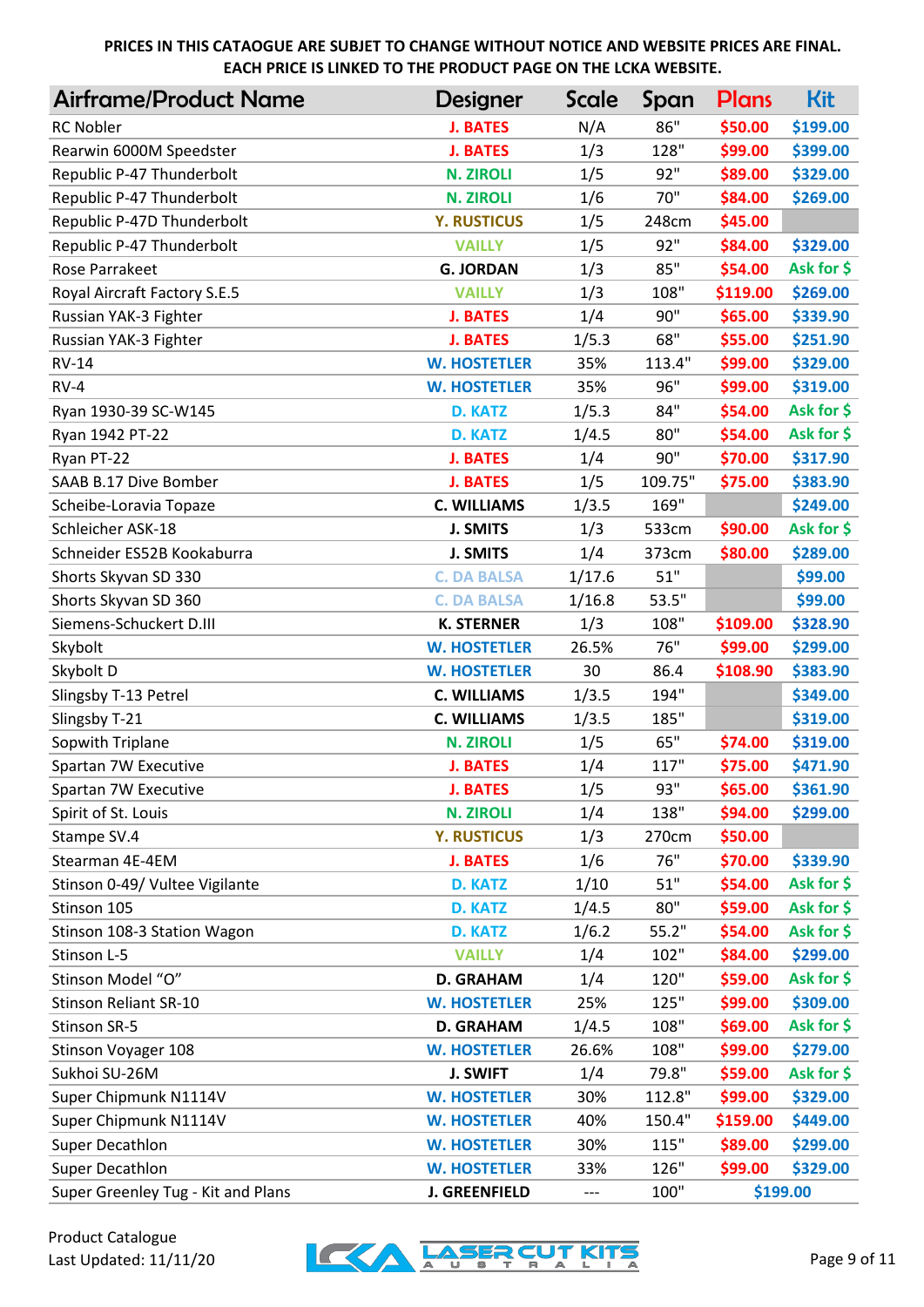| Airframe/Product Name               | Designer            | <b>Scale</b> | Span    | Plans   | Kit        |
|-------------------------------------|---------------------|--------------|---------|---------|------------|
| Supermarine Mk I-V Spitfire         | <b>N. ZIROLI</b>    | 1/4.4        | 100"    | \$89.00 | \$339.00   |
| Supermarine S6B Racer               | <b>J. PEPINO</b>    | 1/4          | 85-100" | \$99.00 | Ask for \$ |
| Supermarine Spitfire 1A             | <b>B. TAYLOR</b>    | 1/6.4        | 69"     |         | \$199.00   |
| Supermarine Spitfire Mk I-V         | <b>Y. RUSTICUS</b>  | 1/4          | 281cm   | \$55.00 |            |
| Supermarine Spitfire Mk XIV         | <b>Y. RUSTICUS</b>  | 1/4.5        | 251cm   | \$50.00 |            |
| <b>Supermarine Spitfire VIII</b>    | <b>B. TAYLOR</b>    | 1/5.3        | 83"     |         | \$249.00   |
| Taube                               | <b>N. ZIROLI</b>    | 1/6.9        | 88"     | \$74.00 | \$199.00   |
| Taylorcraft BC-12-65                | <b>J. SWIFT</b>     | 1/4          | 84"     | \$54.00 | Ask for \$ |
| Taylorcraft BC-12-D                 | <b>W. HOSTETLER</b> | 26%          | 112"    | \$99.00 | \$289.00   |
| TBM-3E Avenger                      | <b>C. KELLOGG</b>   | 1/5.8        | 108"    | \$99.00 | \$493.90   |
| Travel Air Mystery Racer            | <b>J. SWIFT</b>     | 1/5          | 69"     | \$59.00 | Ask for \$ |
| Tucano 312                          | <b>D. SMITH</b>     | 1/5          | 86"     |         | \$269.00   |
| <b>Turbinator Sport Jet</b>         | <b>N. ZIROLI</b>    | ---          | 72"     | \$89.00 | \$329.00   |
| <b>Turner Special</b>               | <b>W. HOSTETLER</b> | 25%          | 84"     | \$99.00 | \$259.00   |
| <b>Ultimate Field Box</b>           | <b>LCKA</b>         | ---          | ---     |         | \$189.00   |
| Velie Monocoupe 1929                | <b>C. DA BALSA</b>  | 1/5.4        | 66"     |         | \$79.00    |
| <b>Vickers Wellesley</b>            | <b>Y. RUSTICUS</b>  | 1/6          | 378cm   | \$55.00 |            |
| Vought 1940-44 BT-13 Valiant        | <b>D. KATZ</b>      | 1/6          | 84"     | \$64.00 | Ask for \$ |
| Vought F4U-1 Corsair                | <b>N. ZIROLI</b>    | 1/5.3        | 93"     | \$89.00 | \$309.00   |
| Vought F4U-1D Corsair               | <b>Y. RUSTICUS</b>  | 1/5          | 234cm   | \$55.00 | \$319.00   |
| Vought F4U-5 Corsair                | <b>J. BATES</b>     | 1/5.5        | 89.5"   | \$80.00 | \$349.00   |
| Vought OS2-U Kingfisher             | <b>D. KATZ</b>      | 1/5.3        | 80"     | \$64.00 | Ask for \$ |
| Vought SBU-1, 1936-1939             | <b>D. KATZ</b>      | 1/8          | 49"     | \$49.00 | Ask for \$ |
| Vultee BT-13                        | <b>Y. RUSTICUS</b>  | 1/4.5        | 284cm   | \$40.00 |            |
| Vultee V-72 Vengeance               | <b>J. BATES</b>     | 1/5.5        | 104.75" | \$80.00 | \$372.90   |
| Waco 10 Biplane 1930 OX5            | <b>J. SWIFT</b>     | 1/5          | 73"     | \$59.00 | Ask for \$ |
| Waco CG-4A Hadrian                  | <b>J. BATES</b>     | 1/10         | 99"     | \$45.00 | \$306.90   |
| Waco CG-4A Hadrian                  | <b>J. BATES</b>     | 1/13.5       | 74"     | \$40.00 | \$251.90   |
| Waco CG-4A Hadrian                  | <b>J. BATES</b>     | 1/8          | 125"    | \$55.00 | \$383.90   |
| Waco CTO - Kit & Plans              | L. SCOTT            | $3 = 1"$     | 91"     |         | \$299.00   |
| WACO YMF-3 / YMF-5 Classic          | <b>J. PEPINO</b>    | 1/4          | 90"     | \$89.00 | Ask for \$ |
| Waco YMF-5                          | <b>W. HOSTETLER</b> | 25%          | 90"     | \$99.00 | \$349.00   |
| Welch OW-5M                         | <b>J. BATES</b>     | 1/4          | 109"    | \$55.00 | \$218.90   |
| Wendell-Williams Gilmore "Red Lion" | <b>W. HOSTETLER</b> | 25%          | 84"     | \$99.00 | \$249.00   |
| Westland Lysander - Kit & Plans     | <b>DYNAMIC</b>      | 1/5          | 121"    |         | \$359.00   |
| Westland Lysander                   | <b>Y. RUSTICUS</b>  | 1/4.8        | 324cm   | \$50.00 |            |
| Wirraway #569                       | <b>AIRBORNE</b>     | 1/7.3        | 181cm   |         | \$169.00   |
| Wright Flyer III                    | <b>G. MARSDEN</b>   | 1/12         | 54"     | \$79.00 | Ask for \$ |
| Yakovlev YAK-11 Moose?              | <b>J. BATES</b>     | 1/4.5        | 82"     | \$55.00 | \$328.90   |
| Zlin Z-37 CMELAK                    | <b>J. BATES</b>     | 1/8          | 57"     | \$45.00 | \$163.90   |

Any plans that aren't able to be sold by LCKA is marked with a "**GREY"** Box. They must be purchased from the following suppliers………

**Airborne - [Wolf Models \(AU\)](http://www.wolfmodels.net/)**